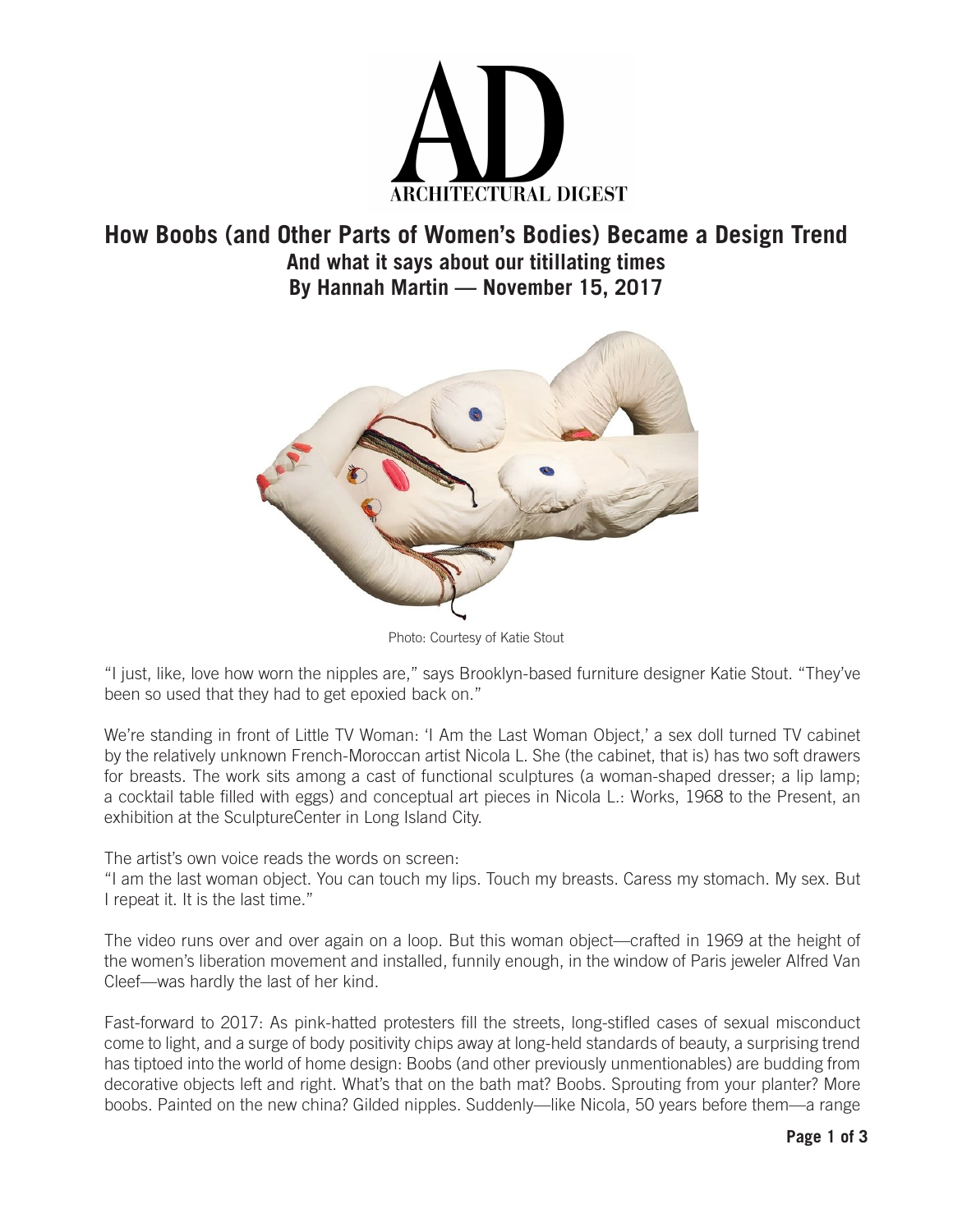

Photo: Courtesy of the Sculpture Center

of female artists and designers have begun objectifying their bodies on their own terms.

Stout, who gave a tour of the **Sculpture Center** exhibition this evening, has long admired Nicola's prescient work. And, certainly, elements of Nicola's feminist thinking (though she might not have called it that) can be spotted in Stout's own doughy, lumpy "girls," which recently starred in an exhibition at R & Company and will become full-size floor luminaries at Nina Johnson's Miami gallery for a show that opens December 4.

"I posted a photo of this on Instagram like two years ago," says Stout of the Last Woman. Notably, she has never met Nicola (who is currently living in Los Angeles) and didn't encounter her work while studying at RISD: "I learned about all of those midcentury-modern men and they, like, tossed in Charlotte Perriand." But she devoured what images of Nicola's oeuvre she could uncover at design dealer Patrick Parrish's gallery and obsessed over pieces owned by some of her friends—"Jim [Walrod] had this cabinet [the La Femme commode]; Adam [Charlap] has the eye."

Organized by curator **Ruba Katrib**, the SculptureCenter show is the first comprehensive museum exhibitions to date on Nicola L., whose work has been lumped in (but only ever tangentially) with movements ranging from Pop and Nouveau Realisme to the downtown New York punk scene of the '80s. Aside from a few appearances in shows like the 2015 Tate exhibition The World Goes Pop or the odd eye at auction (her famous Oeil lamp—which you've surely seen without knowing its maker—went for nearly \$5,000 at Christie's in 2009), her oeuvre has gone largely unnoticed.

"The works have become iconic, but she hasn't always gotten credit for them," explains Katrib, who has researched Nicola L. for several years. "Female artists who were dealing with gender and sex during the Pop era simply didn't become as famous as the men who depicted women as pop objects."

Born in Morocco and raised across Europe, Nicola—after getting divorced and dropping her last name